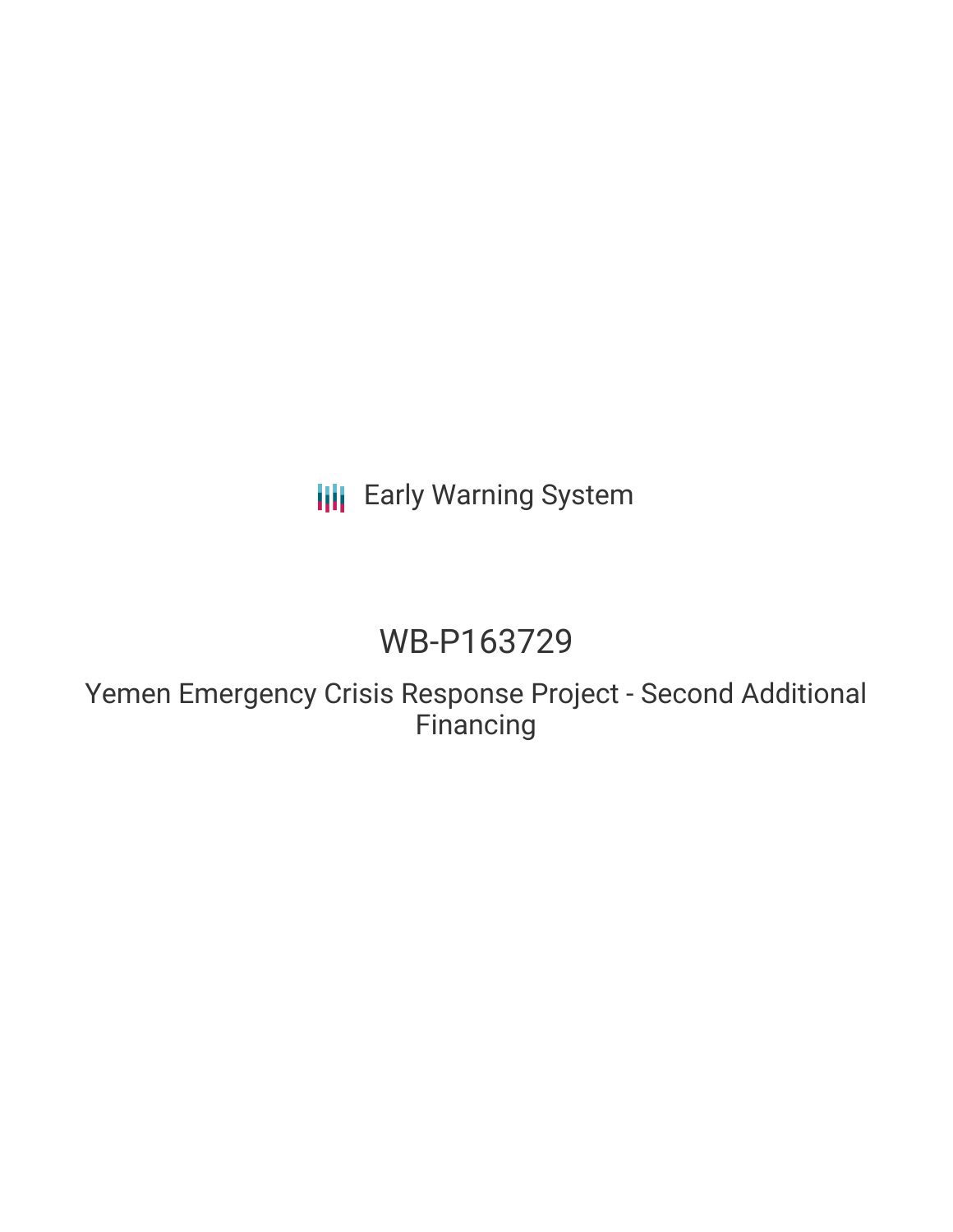



# Early Warning System Yemen Emergency Crisis Response Project - Second Additional Financing

### **Quick Facts**

| <b>Countries</b>               | Yemen                        |
|--------------------------------|------------------------------|
| <b>Financial Institutions</b>  | World Bank (WB)              |
| <b>Status</b>                  | Active                       |
| <b>Bank Risk Rating</b>        | B                            |
| <b>Voting Date</b>             | 2017-05-19                   |
| <b>Borrower</b>                | United Nations Children Fund |
| <b>Sectors</b>                 | Finance                      |
| <b>Investment Amount (USD)</b> | \$200.00 million             |
| <b>Project Cost (USD)</b>      | \$200.00 million             |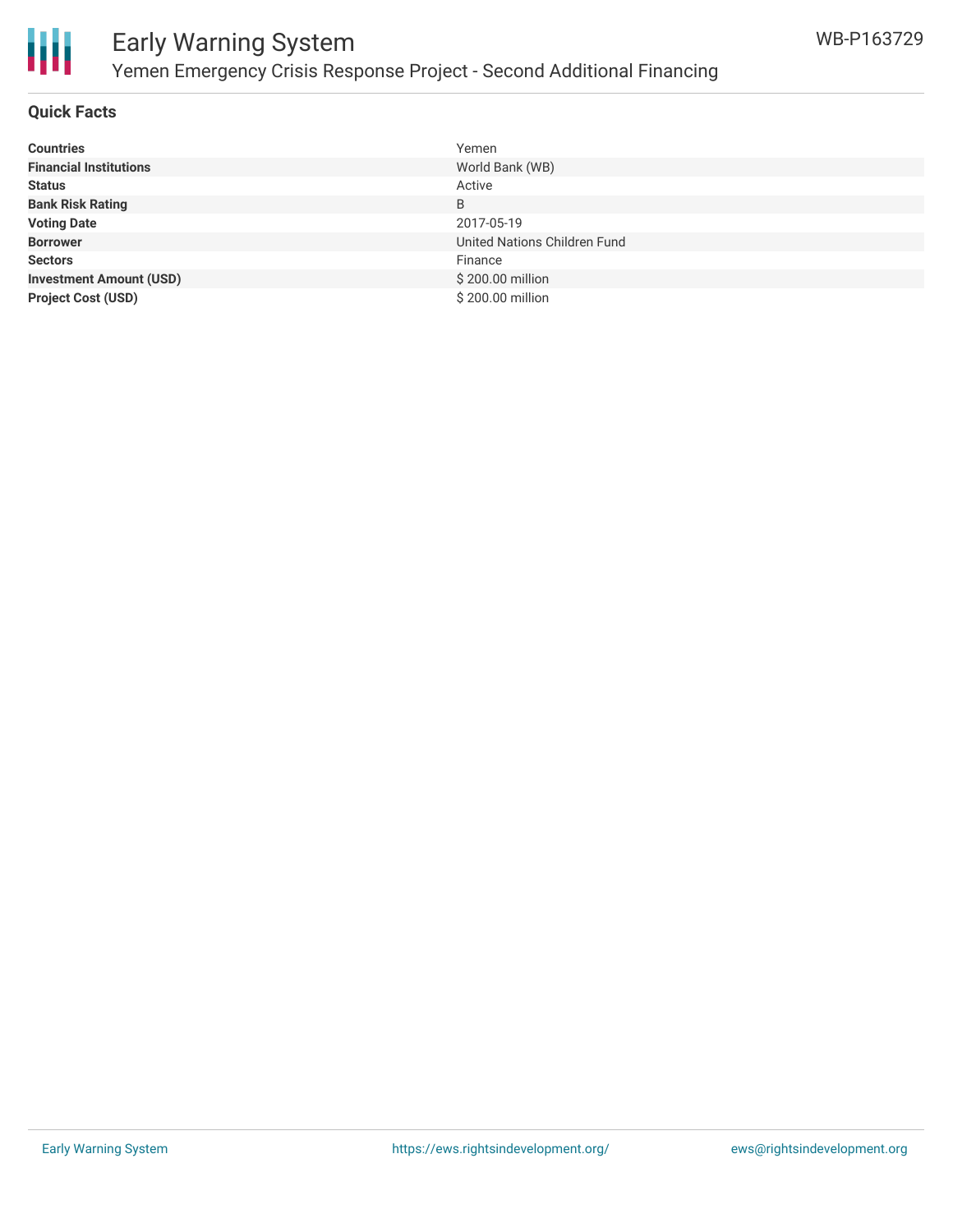

#### **Project Description**

The development objective of Yemen Emergency Crisis Response Project (ECRP) is to (i) provide short-term employment and access to selected basic services to the most vulnerable; (ii) preserve existing implementation capacity of two service delivery programs; and (iii) provide emergency cash transfers to the poor and vulnerable in response to the food crisis. This fist level of restructuring requires second additional financing (AF2) of two hundred million US dollars to respond to the food crisis in Yemen. The AF2 will reach the most vulnerable Yemenis, most of whom cannot participate in labor and cannot therefore benefit from the cash for work program supported by the original ECRP (e.g. elderly, disabled, female-headed households, etc.). The AF2 will hence provide direct cash assistance to purchase food and will scale up the impact of the project and target an additional 1.5 million among the chronic poor and most vulnerable households, with targeted cash transfers.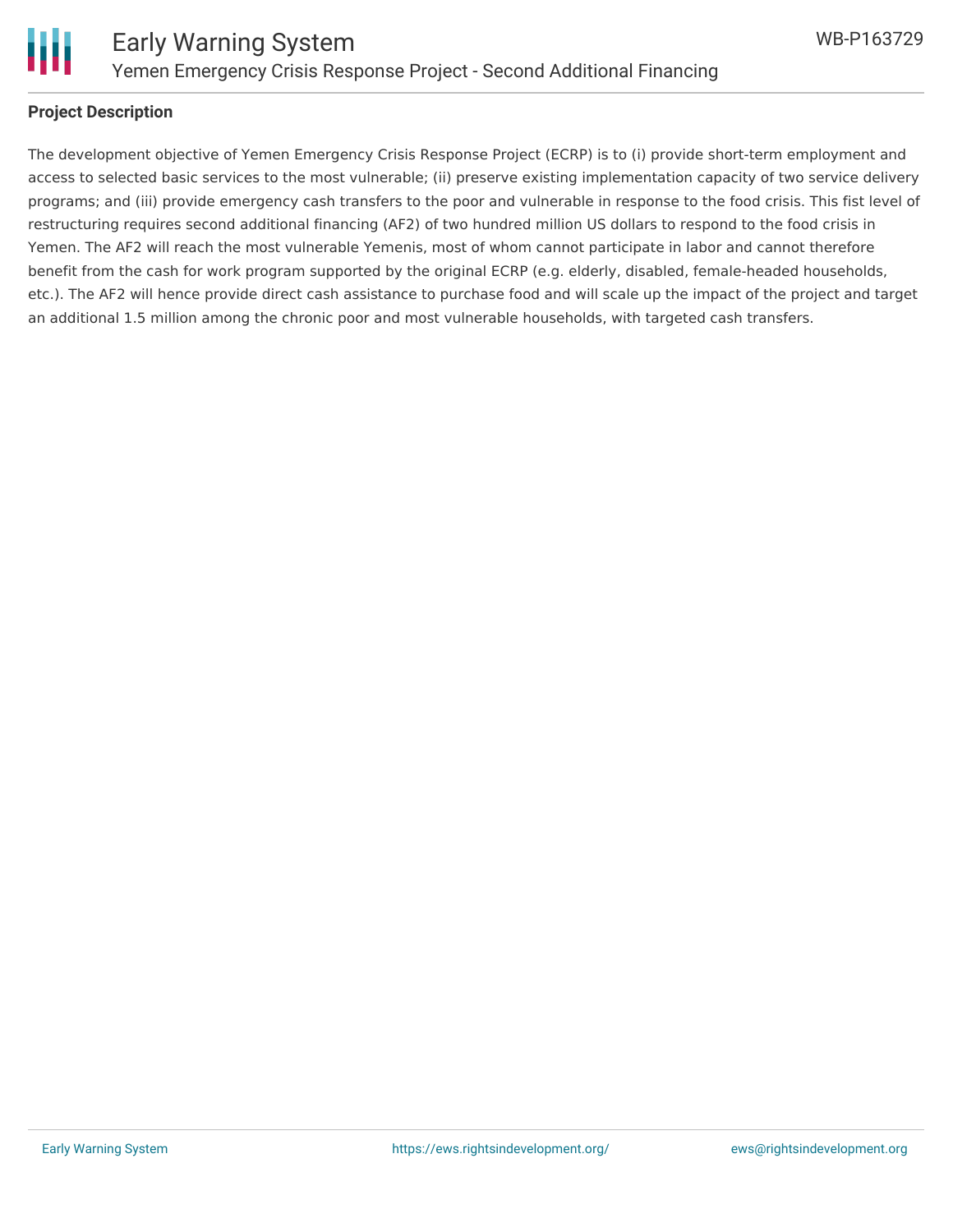

## Early Warning System Yemen Emergency Crisis Response Project - Second Additional Financing

## **Investment Description**

World Bank (WB)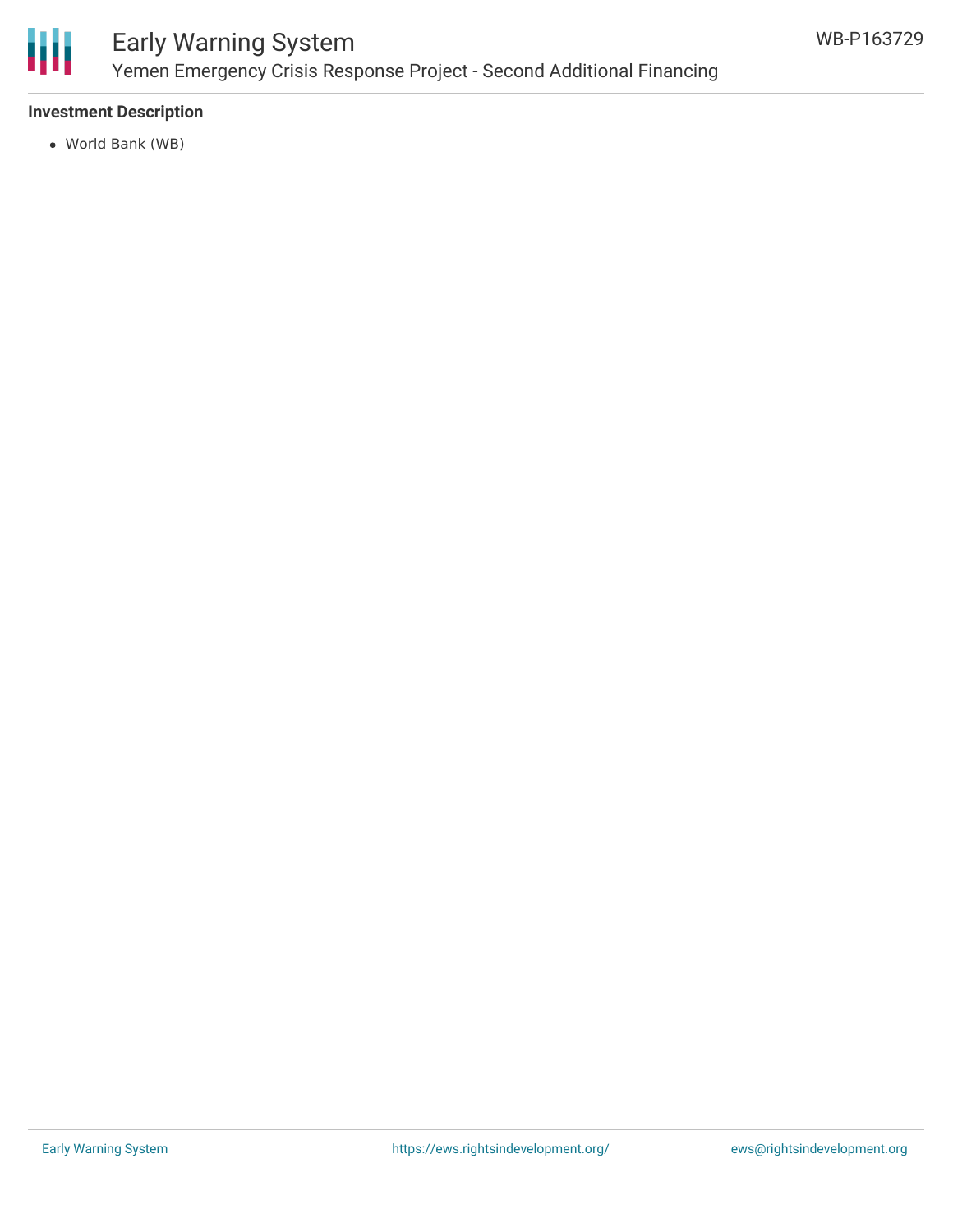

### **Contact Information**

Name:UNICEF Contact:Meritxell Relaño Title:Country Representative Email:mrelano@unicef.org

#### ACCOUNTABILITY MECHANISM OF WORLD BANK

The World Bank Inspection Panel is the independent complaint mechanism and fact-finding body for people who believe they are likely to be, or have been, adversely affected by a World Bank-financed project. If you submit a complaint to the Inspection Panel, they may investigate to assess whether the World Bank is following its own policies and procedures for preventing harm to people or the environment. You can contact the Inspection Panel or submit a complaint by emailing ipanel@worldbank.org. You can learn more about the Inspection Panel and how to file a complaint at: http://ewebapps.worldbank.org/apps/ip/Pages/Home.aspx.